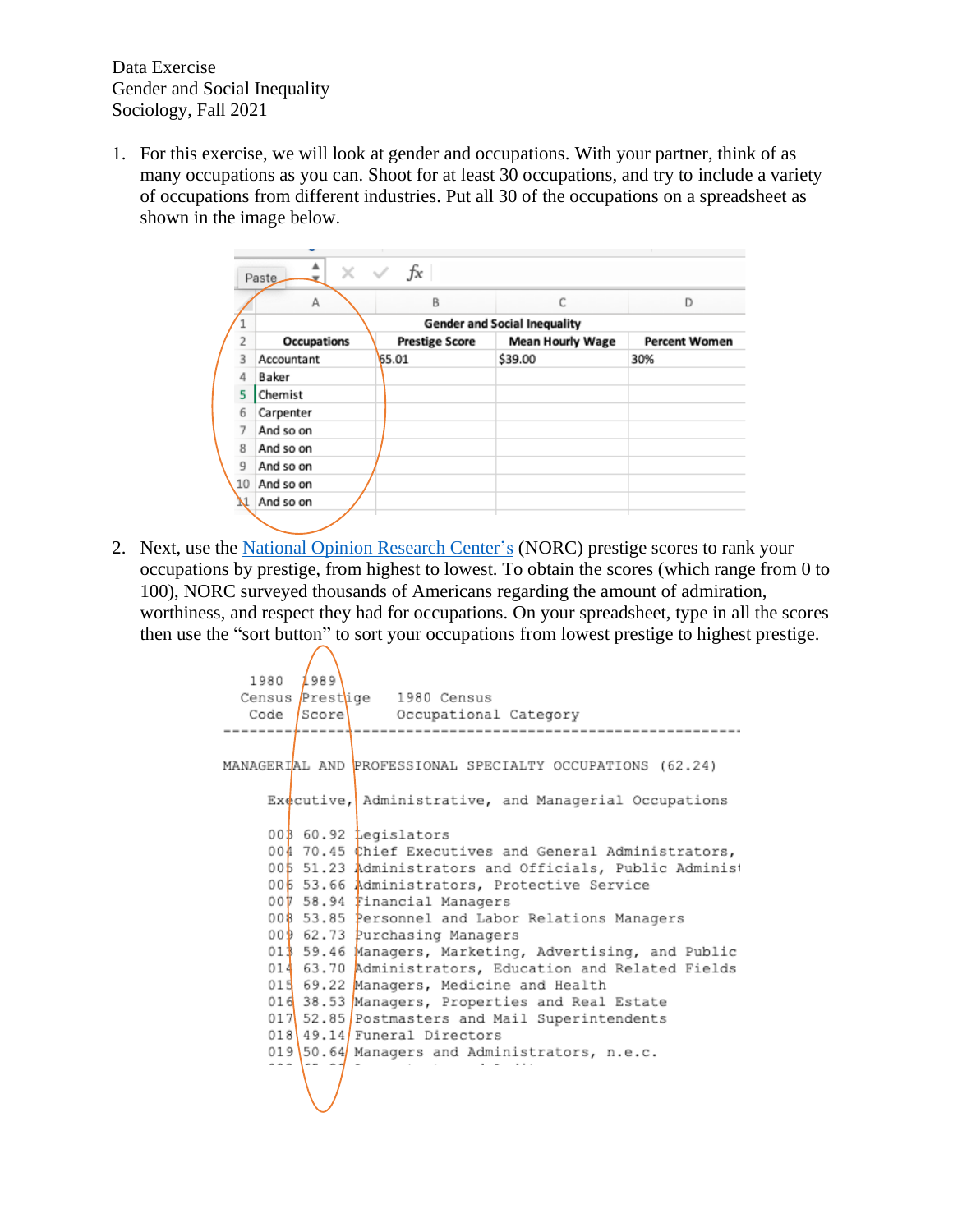3. Then, using the [Bureau of Labor Statistics](https://www.bls.gov/oes/current/oes_nat.htm) records, add the mean hourly wage for all your occupations to your spreadsheet. (After clicking the link, scroll down until you see the hourly wages.)

| Occupation<br>code | Occupation title (click on<br>the occupation title to<br>view its profile)        | ê<br>Level | ═<br><b>Employment</b> | Employment<br><b>RSE</b> | <b>Employment</b><br>per 1,000<br>jobs | Median<br>hourly<br>wage | Mean<br>hourly<br>wage | Annual $\hat{\div}$<br>mean<br>wage | Mean $\hat{\mathbf{z}}$<br>wage<br><b>RSE</b> |
|--------------------|-----------------------------------------------------------------------------------|------------|------------------------|--------------------------|----------------------------------------|--------------------------|------------------------|-------------------------------------|-----------------------------------------------|
| 00-0000            | <b>All Occupations</b>                                                            | total      | 139,099,570            | 0.1%                     | 1000.000                               | \$20.17                  | \$27.07                | \$56,310                            | 0.1%                                          |
| 11-0000            | <b>Management</b><br><b>Occupations</b>                                           | major      | 7,947,300              | 0.2%                     | 57.134                                 | \$52.77                  | \$60.81                | \$126,480                           | 0.2%                                          |
| 11-1000            | <b>Top Executives</b>                                                             | minor      | 2,601,070              | 0.4%                     | 18.699                                 | \$51.05                  | \$62.46                | \$129,920                           | 0.2%                                          |
| 11-1011            | <b>Chief Executives</b>                                                           | detail     | 202,360                | 1.0%                     | 1.455                                  | \$89.40                  | \$95.12                | \$197,840                           | 0.5%                                          |
| 11-1021            | <b>General and Operations</b><br><b>Managers</b>                                  | detail     | 2,347,420              | 0.4%                     | 16.876                                 | \$49.83                  | \$60.45                | \$125,740                           | 0.2%                                          |
| 11-1031            | Legislators                                                                       | detail     | 51,290                 | 2.5%                     | 0.369                                  | (4)                      | (4)                    | \$53,560                            | 1.6%                                          |
| 11-2000            | Advertising, Marketing,<br>Promotions, Public<br>Relations, and Sales<br>Managers | minor      | 763,970                | 0.6%                     | 5.492                                  | \$64.48                  | \$71.51                | \$148,740                           | 0.3%                                          |

4. Now, using [Bureau of Labor Statistics](https://www.bls.gov/cps/cpsaat11.htm) records, input the percentage of employees in each occupation who are women.

|                                                            |                   | 2020         |                           |                                               |       |                              |
|------------------------------------------------------------|-------------------|--------------|---------------------------|-----------------------------------------------|-------|------------------------------|
|                                                            |                   |              | Percent of total employed |                                               |       |                              |
| <b>Occupation</b>                                          | Total<br>employed | <b>Women</b> | White                     | <b>Black or</b><br><b>African</b><br>American | Asian | <b>Hispanic</b><br>or Latino |
| Total, 16 years and over                                   | 147,795           | 46.8         | 78.0                      | 12.1                                          | 6.4   | 17.6                         |
| Management, professional, and related occupations          | 63,644            | 51.7         | 78.7                      | 9.7                                           | 8.6   | 10.4                         |
| Management, business, and financial operations occupations | 27,143            | 44.6         | 81.7                      | 8.8                                           | 6.7   | 10.9                         |
| <b>Management occupations</b>                              | 18,564            | 40.4         | 83.4                      | 8.0                                           | 5.8   | 10.7                         |
| <b>Chief executives</b>                                    | 1,669             | 29.3         | 88.0                      | 4.3                                           | 5.4   | 7.4                          |
| <b>General and operations managers</b>                     | 1,057             | 30.5         | 84.4                      | 7.1                                           | 4.5   | 12.4                         |
| Legislators                                                | 25                |              |                           |                                               |       | $\overline{\phantom{a}}$     |
|                                                            |                   |              |                           |                                               |       |                              |

5. Now sort your occupations by wage. Then sort by prestige and see if the order of occupations changes. Was there much movement in occupations, or did they stay in the same general area?



(Continue to the next page.)